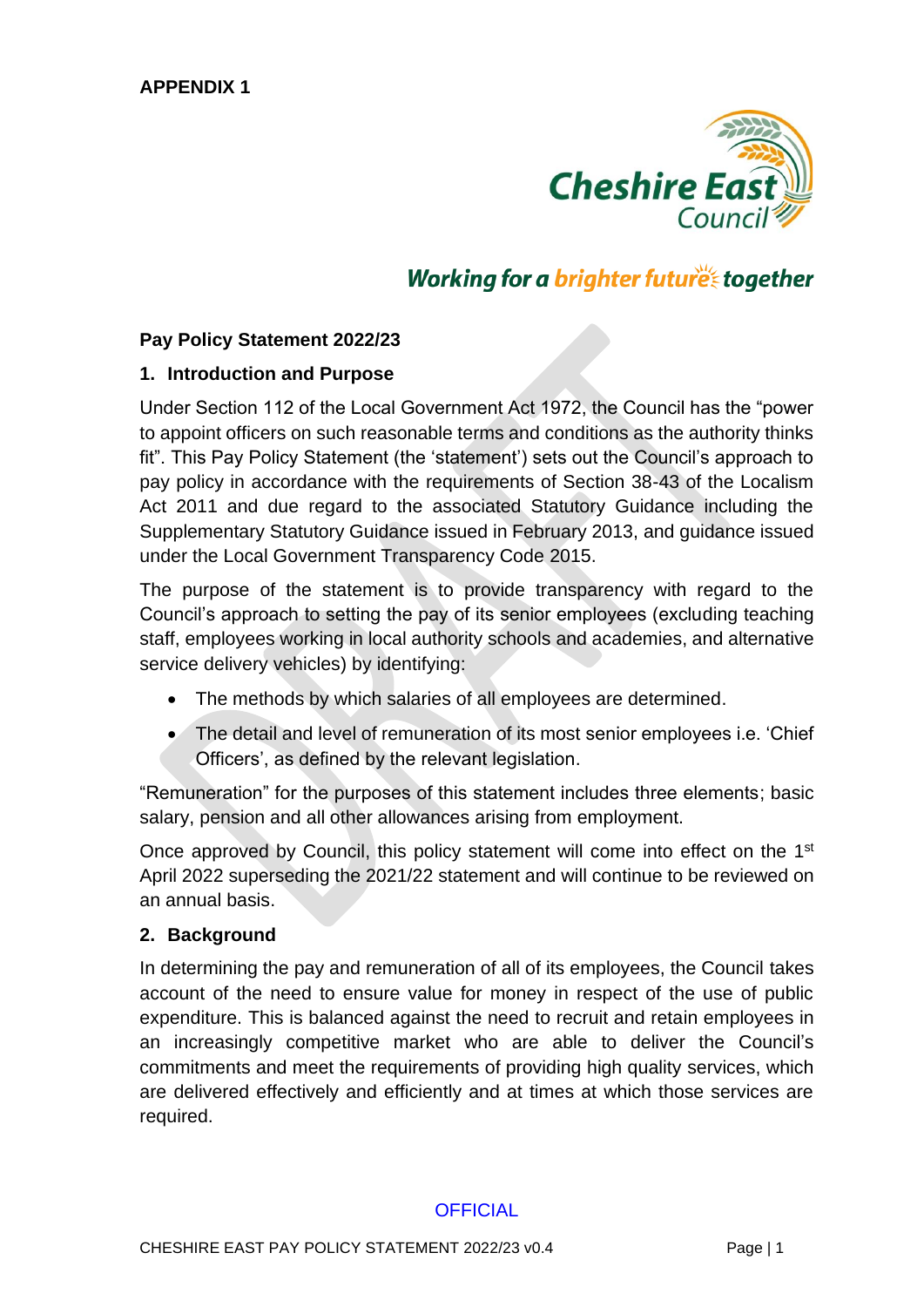The Council complies with all relevant employment legislation and codes of practice. The Council seeks to ensure there is no pay discrimination within its pay structures and that all pay differentials can be objectively justified through the use of job evaluation mechanisms and the application of key criteria, which directly establish the relative levels of posts in grades according to the requirements, demands and responsibilities of the role.

# **3. Pay Structure**

## **Senior Management**

## 3.1 Principles

There are a number of overriding principles which govern the Council's approach to senior management reward:

- The policy will be affordable; with reward being commensurate with individual and corporate performance.
- Reward policy for senior post-holders will be transparent, clearly defined and readily understood.
- The policy will offer the flexibility to reward for job size, capability, performance (objectives and behaviours) and market rates (where these may be relevant, with evidence).
- Reward for senior roles will be fair and proportionate by comparison to reward for the wider workforce.

## 3.2 Reward components

For many senior posts, reward will continue to comprise basic salary and a range of benefits. Reward no longer includes an annual performance related pay incentive as the Council has removed Performance Related Pay (PRP) with effect from 1<sup>st</sup> August 2020.

The components are described as follows:

- Basic salary: This is guaranteed fixed cash remuneration, paid monthly. The level of basic salary is contractual. For some jobs, this remuneration may increase by annual increments until the maximum of the grade is reached.
- Benefits: The Council provides a range of benefits, some of which are guaranteed and form a part of the contract of employment. Generous holiday and access to the Local Government Pension Scheme (LGPS) are principal benefits.

## 3.3 Job Evaluation and Banding

The Council uses the Hay Group job evaluation scheme to position roles into the Cheshire East Senior Management pay bands. The bands are linked to Hay Job Evaluation points ranges which have been determined as part of the Council's operating model.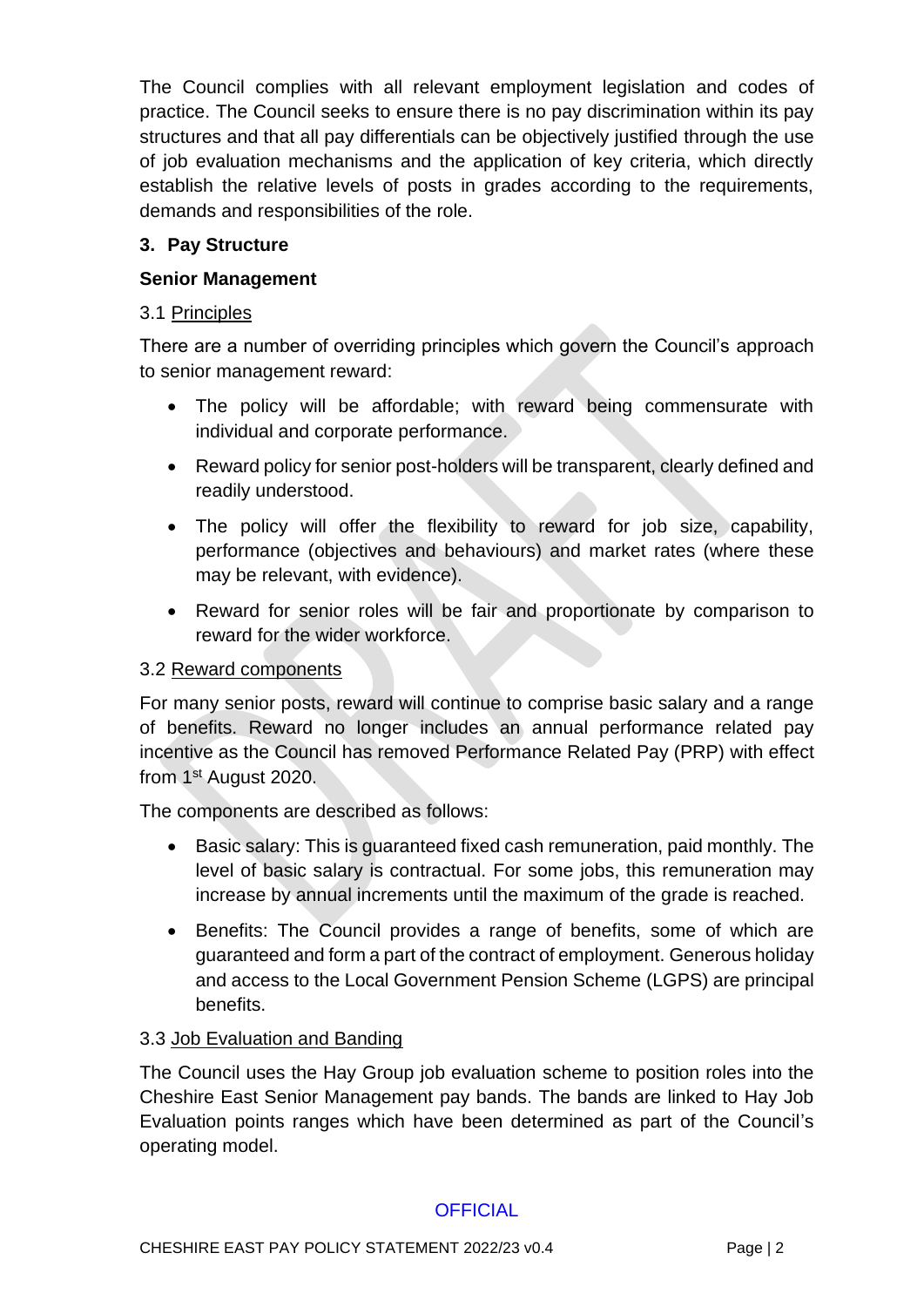# 3.4 Senior Manager Pay Structure

This defined pay structure determines the salaries of senior managers on JNC (Joint National Council for Chief Officers) conditions of service. A score is produced from the HAY job evaluation process which equates to a pay band on the Council's senior manager pay structure.

A review of the JNC Pay Structure for Chief Officers was carried out in 2020 to remedy some outstanding anomalies, and a new pay structure has been agreed with effect from 1st August 2020 and implemented in September 2021.The **new** pay structure for senior managers who are subject to JNC conditions of service can be seen by accessing the [senior manager pay and grading structure.](http://www.cheshireeast.gov.uk/pdf/Council/pay-grading-structure/Link-1-CEC-Pay-and-Grading-Structures-April-2020.pdf)

The latest Cheshire East pay bands for senior managers includes two new Grades (13 and 14) containing three increments in each with annual incremental progression on the anniversary of the appointment.

In addition, there is a small proportion of public health employees who transferred under TUPE to the Council on NHS Pay and Terms and Conditions on 1<sup>st</sup> April 2013 and these employees remain on the terms and conditions of their previous NHS employer.

## 3.5 Chief Officer remuneration

When applying the senior manager pay structure, for the purposes of this statement, the definition of Chief Officers is as set out in Section 43 of the Localism Act. The details of the salary packages are as follows:

**Tier 1** (Chief Executive)

• The current salary package is £155,153

**Tier 2** (direct reports to the Chief Executive)

• The salary package falls within a range of £119,955 to £136,313

**Tier 3** (direct reports to Tier 2 managers)

• The salary package falls within a range of £77,862 to £105,670

## 3.6 Pay and grading structure for NJC employees

The Council reviewed its local pay structures NJC (Grades 1 to 12) as a result of the two-year national agreement which covered the period 2018-2020 and introduced an interim structure in June 2019 which assimilated all employees on to the new NJC Pay structure in line with the National Agreement. These changes brought Cheshire East Council in line with the NJC for Local Government Services pay structure and the revised national pay spine (spinal column points).

More recently, further changes to the NJC pay structure have been agreed; including the removal of the grade overlaps up to Grade 8 and the removal of the minimum spinal column point (SCP27) in Grade 9.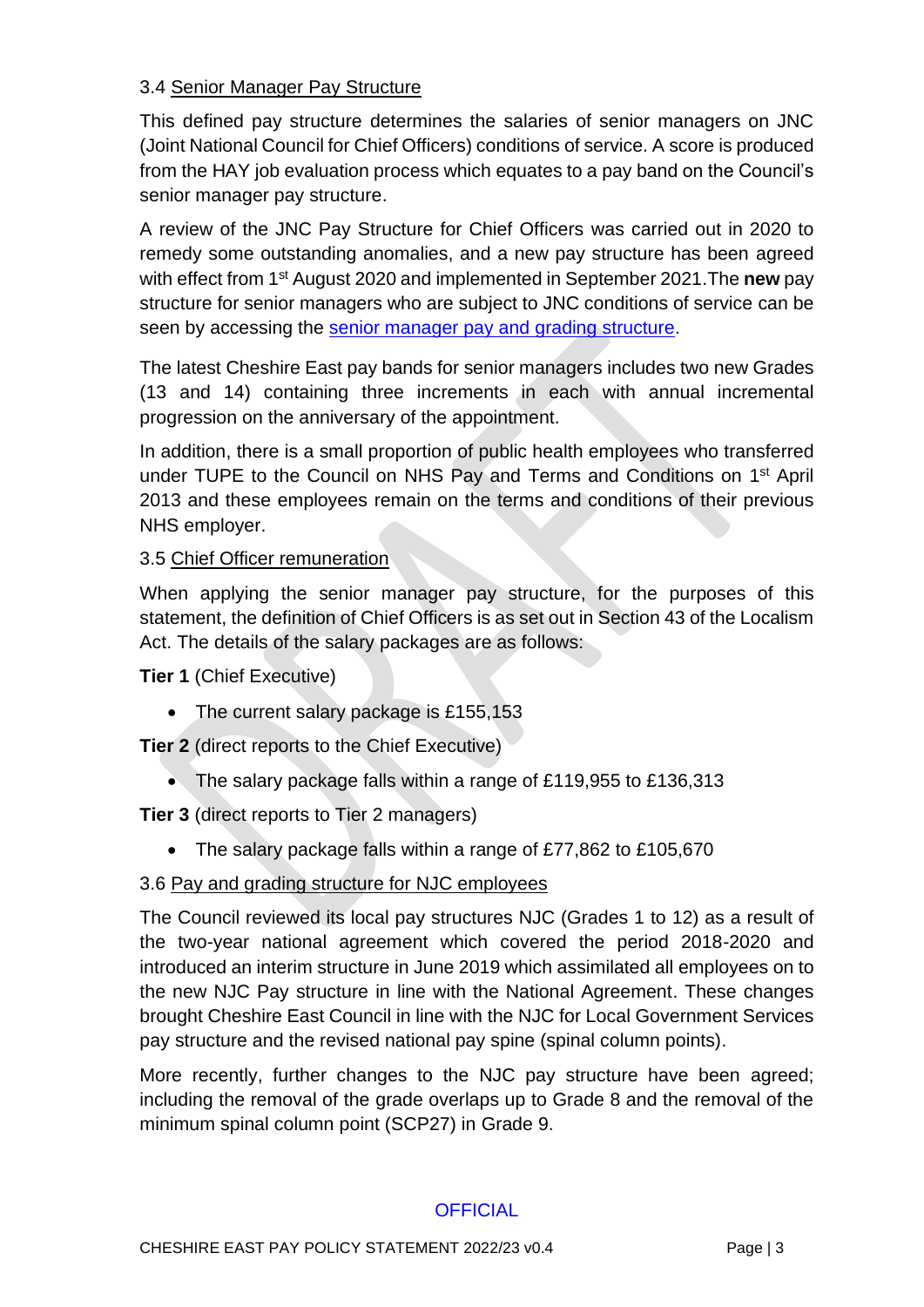The **new** [pay and grading structure for employees](http://www.cheshireeast.gov.uk/pdf/Council/pay-grading-structure/Link-1-CEC-Pay-and-Grading-Structures-April-2020.pdf) on NJC (National Joint Council for Local Government Services) is also available.

# **4. Living Wage**

As a result of the 2018-20 NJC pay agreement, it is no longer necessary to pay a Local Living Wage supplement because the uprated pay points for the lowest paid employees have been increased and now exceed the National Living Wage. For information, the lowest pay point is £9.25 an hour with effect from 1st April 2020, and future pay awards are intended to take this into account in order to maintain parity with National Living Wage requirements.

# **5. Recruitment of Chief Officers**

The Council's policy and procedures with regard to recruitment of Chief Officers is set out in the Council's Constitution and is undertaken by the Appointments Committee in accordance with arrangements set out in the Constitution. Full Council approval will be sought for the establishment of a role on a salary package exceeding £100,000 where remuneration departs from the pay policy statement.

Key statutory posts (Head of Paid Service, Section 151 Officer and Monitoring Officer) are Council appointments.

When recruiting to all posts, the Council will take full and proper account of all provisions of relevant employment law and its own Recruitment Policy and Procedure, Disability Confident Commitment, Mindful Employer, Redeployment Procedure and Equality in Employment Policy.

The determination of the remuneration to be offered to any newly appointed Chief Officer will be in accordance with the pay structure and relevant policies in place at the time of recruitment and in line with this Pay Policy Statement. New appointments will normally be made in accordance with the JNC pay structure, any variation to this approach will be by exception and based on objectively justified criteria supported by appropriate evidence. An appointee's existing pay and their relevant experience and qualifications may be included in any consideration but would need to take account of any equal pay implications that could arise within the Council.

From time to time, it may be necessary to take account of the external pay levels in the labour market and to pay market related supplements in order to attract and retain employees with particular experience, skills, and capacity. Where necessary, the Council will ensure the requirement for such additional payments is objectively justified by reference to clear and transparent evidence of relevant market comparators, using data sources available from within the local government sector and outside, as appropriate. Any such payments will be reviewed at least annually to ensure their ongoing suitability and appropriateness.

Where the Council is unable to recruit Chief Officers, or there is a need for interim support to provide cover for a substantive Chief Officer post, the Council will, where necessary, put in place the most effective arrangements to engage individuals.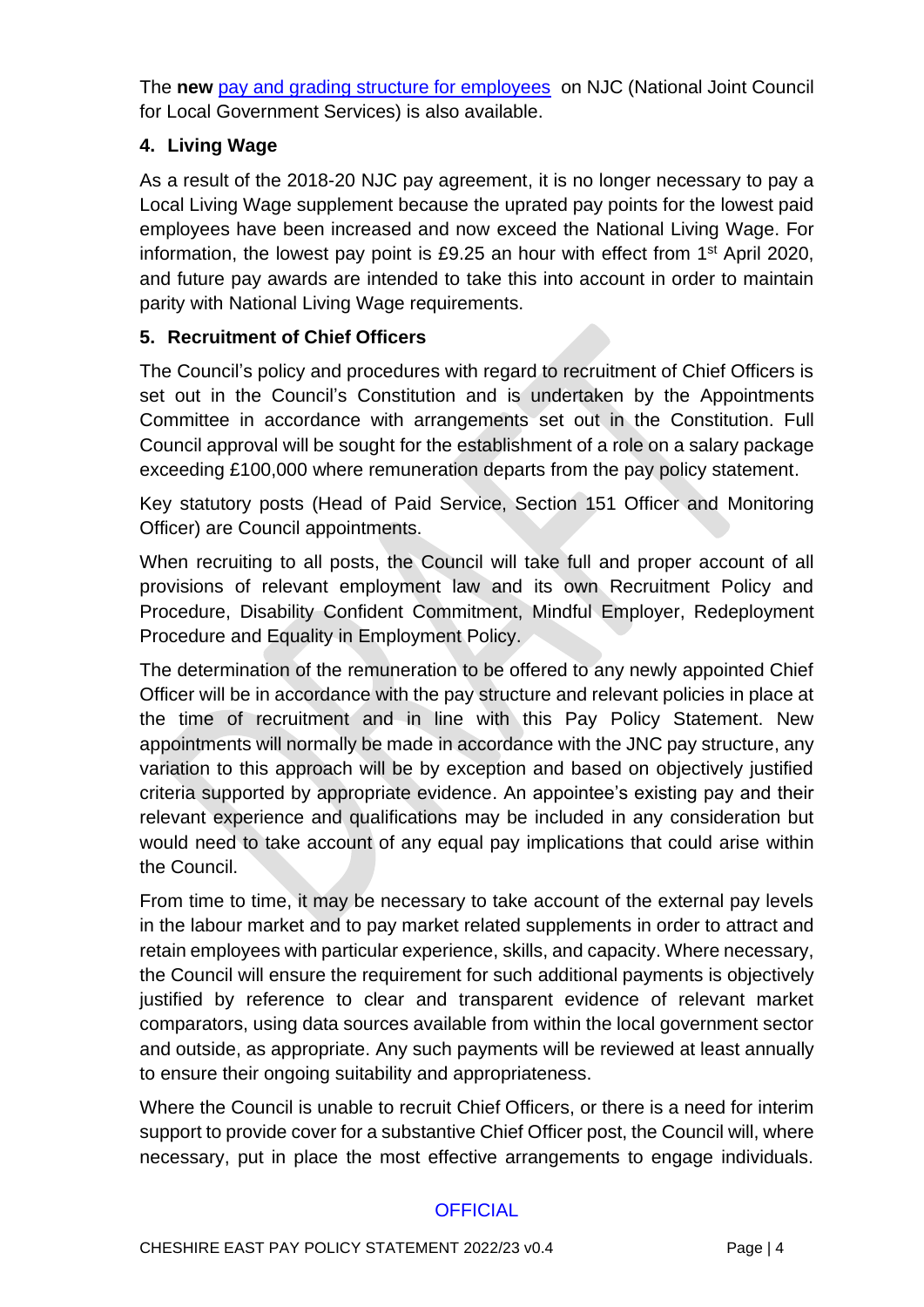These arrangements will comply with HMRC IR35 requirements, relevant procurement processes and ensure the Council is able to demonstrate maximum value for money.

#### **6. Additions to Chief Officers' Salaries**

The following payments can be applied to Chief Officers' salaries:

- Returning and Deputy Returning Officers' Fees
- Travel Allowances and Expenses
- Salary Sacrifice Lease Car Scheme (only applicable for salary sacrifice vehicles ordered before  $7<sup>th</sup>$  September 2020 as this scheme ended on 15<sup>th</sup> September 2020)
- Relocation Expenses
- Professional Fees and Subscriptions

Further details of [Additions to Chief Officers' salaries](https://www.cheshireeast.gov.uk/pdf/Council/pay-grading-structure/Link-2-Additions-to-Salary-of-Chief-Officers.pdf) are published in the Council's Transparency Data and in the Statement of Accounts.

#### **7. Local Government Pension Scheme (LGPS)**

Details of the [Local Government Pension Scheme](https://www.cheshireeast.gov.uk/pdf/HR/Link-3-LGPS-April-2021.pdf) discretions exercised, contribution bands, actuarial rates and discretions policy application are available.

#### **8. Redundancy Payments and Payments on Termination**

The Council's policy on compulsory redundancies, including redundancy payments, is set out in the Organisational Change Policy and Procedure. If employees have two or more years' service, they may be entitled to a redundancy payment. The payment is based on the statutory formula (on actual weekly pay). Any overtaken leave/flexi will be deducted from their final salary. Where there is an outstanding leave entitlement, this must be taken during their notice period and before their employment ends.

In order to minimise the need for compulsory redundancies and in conjunction with other measures, e.g. restricting recruitment, the Council may consider requests from employees to be made redundant (voluntary redundancy). Employees who leave on grounds of voluntary redundancy will normally be entitled to receive a redundancy payment in accordance with the statutory formula (on actual weekly pay) plus an additional severance payment of 0.8 times the statutory payment, bringing the total payment to 1.80 times the statutory formula and up to a maximum of 50 week's pay.

The Council's **current** approach to statutory and discretionary payments on termination of employment of Chief Officers, prior to reaching normal retirement age, is set out within the Leaving the Council Policy & Procedure and for those eligible for retirement, in the Leaving the Council Policy & Procedure and are in accordance with the Local Government (Early Termination of Employment) (Discretionary Compensation) Regulations 2006 and Local Government Pension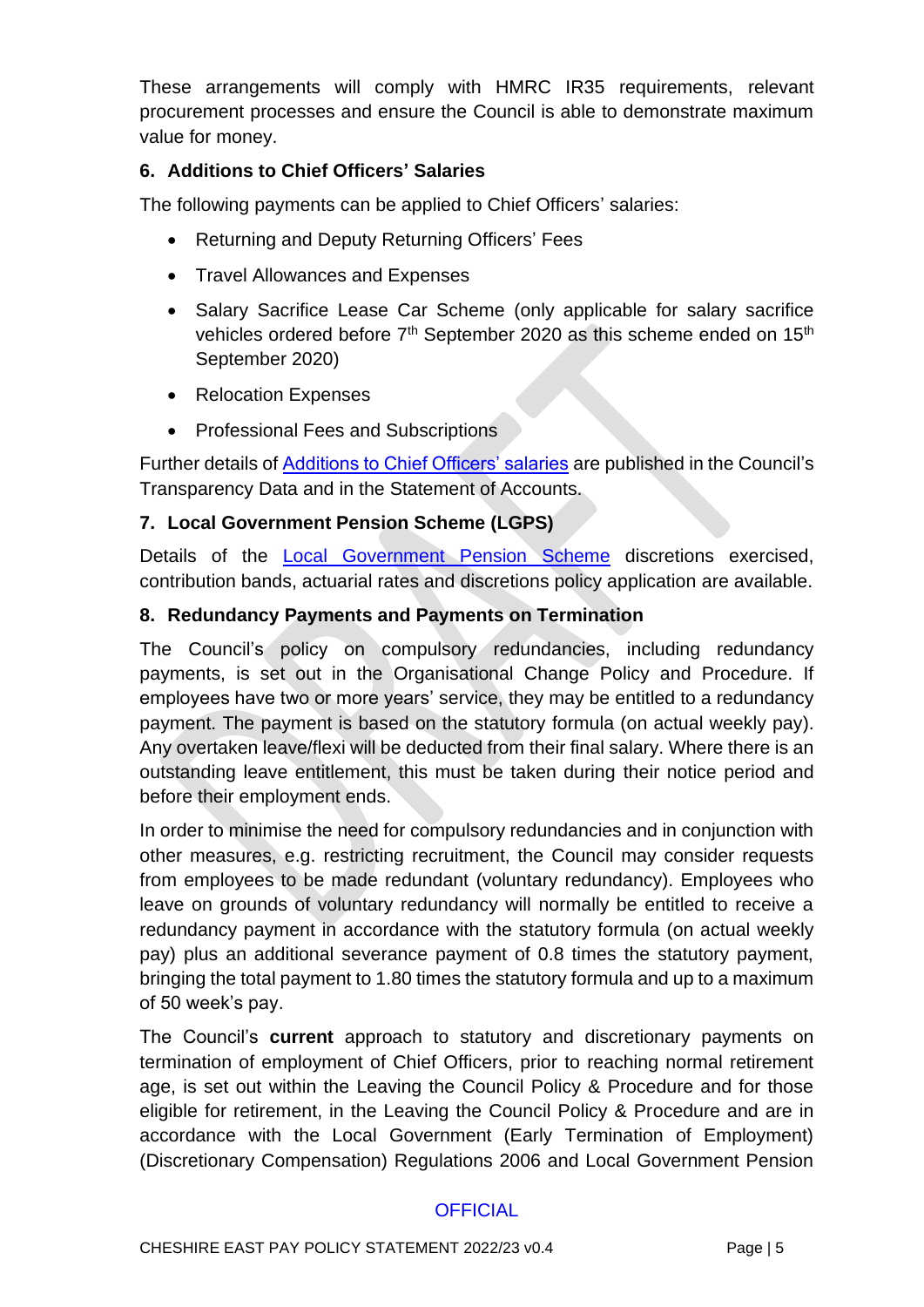scheme Regulations 2007. All payments under this section are subject to the approval process set out in the Organisational Change Policy & Procedure and the Leaving the Council Policy & Procedure.

The Council reserves the right to change all discretionary elements.

# **9. Early Retirement and Severance on the Grounds of Business Efficiency**

In line with the Local Government (Early Termination of Employment) (Discretionary Compensation) (England and Wales) Regulations 2006, the Council also operates a voluntary scheme to facilitate early retirement or severance on grounds of business efficiency to enable the Council to continue to achieve effective use of resources and provide value for money. The terms of this are set out in the Leaving the Council Policy and Procedure.

# **10. Mutually Agreed Resignation Scheme (MARS)**

The Council had operated a Mutually Agreed Resignation Scheme (MARS) which enables individual employees, including Chief Officers, in agreement with the Council, to choose to leave their employment voluntarily in return for a discretionary 'severance' payment. This scheme creates resourcing flexibility to avoid compulsory redundancies in future, enable the redeployment of resources to higher priority areas of work and reduce costs in lower priority areas. MARS is non contractual and has no pension liabilities. A decision is taken each year whether to run the scheme by the Chief Executive.

## **11. Settlement Agreements**

The Council uses settlement agreements for all voluntary redundancies/severance and MARS severance payments, for all employees, including Chief Officers. The use of settlement agreements on this basis minimises any risk of future claims against the Council and can ensure that any threatened or pending legal proceedings and their associated legal costs can be avoided. The Council follows the current guidance for public sector settlement agreements in these circumstances.

## **12. Pay Multiples**

The Council publishes a range of information to meet the Transparency Code requirements and has used the recommended formulae in the code guidance and Local Government Association (LGA) guidance to calculate the relationship between the rate of pay for the lowest paid, median and Chief Officers, known as [pay multiples.](https://www.cheshireeast.gov.uk/pdf/Council/pay-grading-structure/Link-4-Pay-Multiples-2022-23.pdf)

#### **13. Re-employment or re-engagement**

Any decision to re-employ an individual (including Chief Officers) already in receipt of a Local Government Pension (with same or another local authority) will be made on merit, taking into account the use of public money and the exigencies of the Council.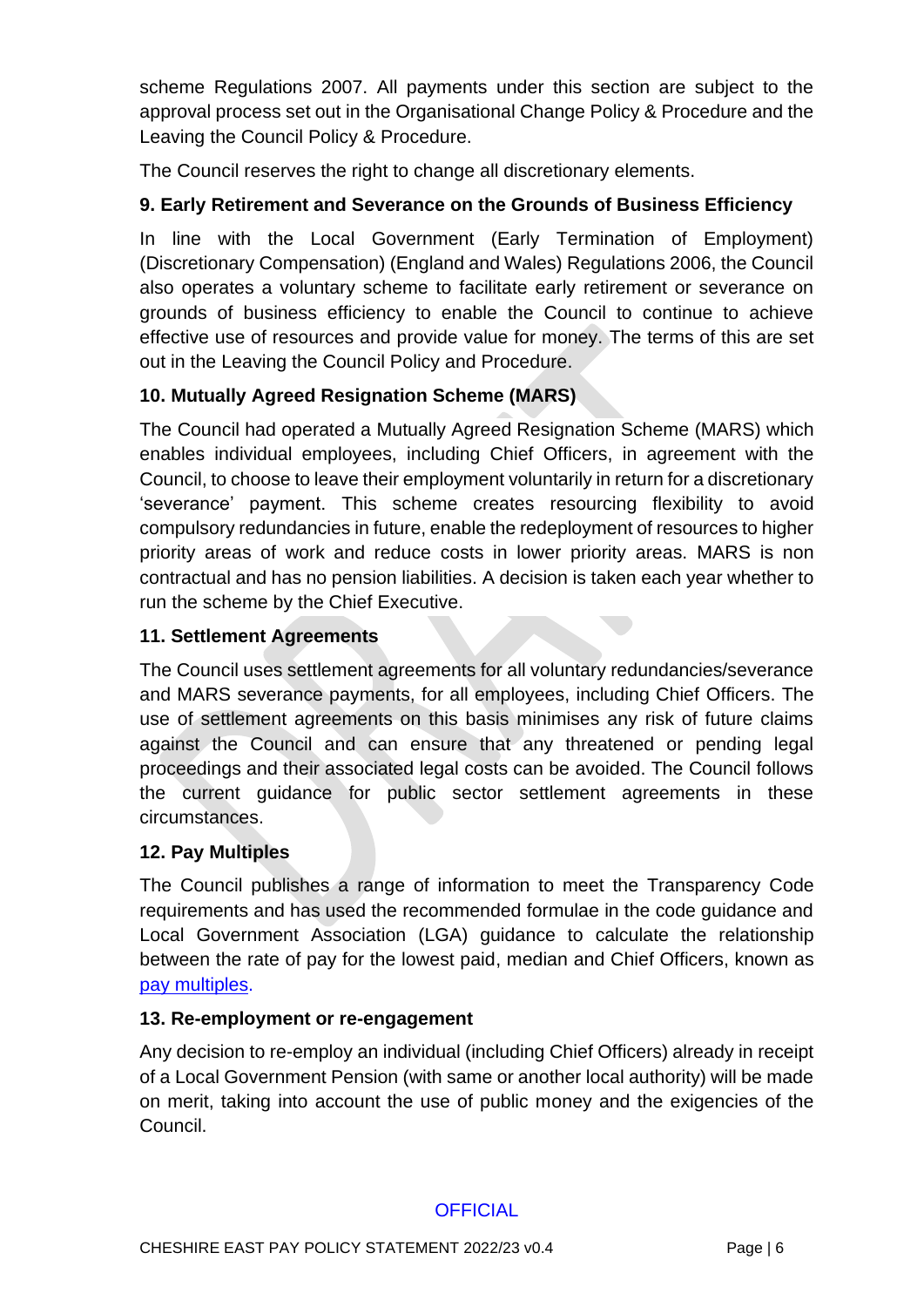In particular, the Voluntary Redundancy Scheme provides that former Cheshire East/Legacy Authority employees who left their employment on grounds of voluntary retirement or severance will not be re-employed in any capacity, except in exceptional circumstances and subject to the agreement of the Head of HR in consultation with the Chair of the Corporate Policy Committee. Re-engagement includes all types of contractual relationships whether they are a contract of employment, contract for service etc. and whether the individual is appointed as an employee or engaged as an interim, direct consultancy or via an agency or other supplier.

#### **14. Publication and access to information**

Upon approval by Council, this Statement will be published on the Council's website (www.cheshireeast.gov.uk). Additionally, in line with Code of Practice and Accounts and Audit Regulations, salary, allowances and bonus compensation and employers pension contributions will be published for:

- a) Senior employees whose salary is £150,000 or more (who will also be identified by name).
- b) Senior employees whose salary is £50,000 or more.

The Council will also publish, on an annual basis, Gender Pay Gap data in line with the Equality Act 2010 (Gender Pay Gap Information) Regulations 2017.

| Prepared by: | <b>HR Strategy and Policy Team</b> |
|--------------|------------------------------------|
| Date:        | <b>March 2022</b>                  |
| Review date: | <b>March 2023</b>                  |